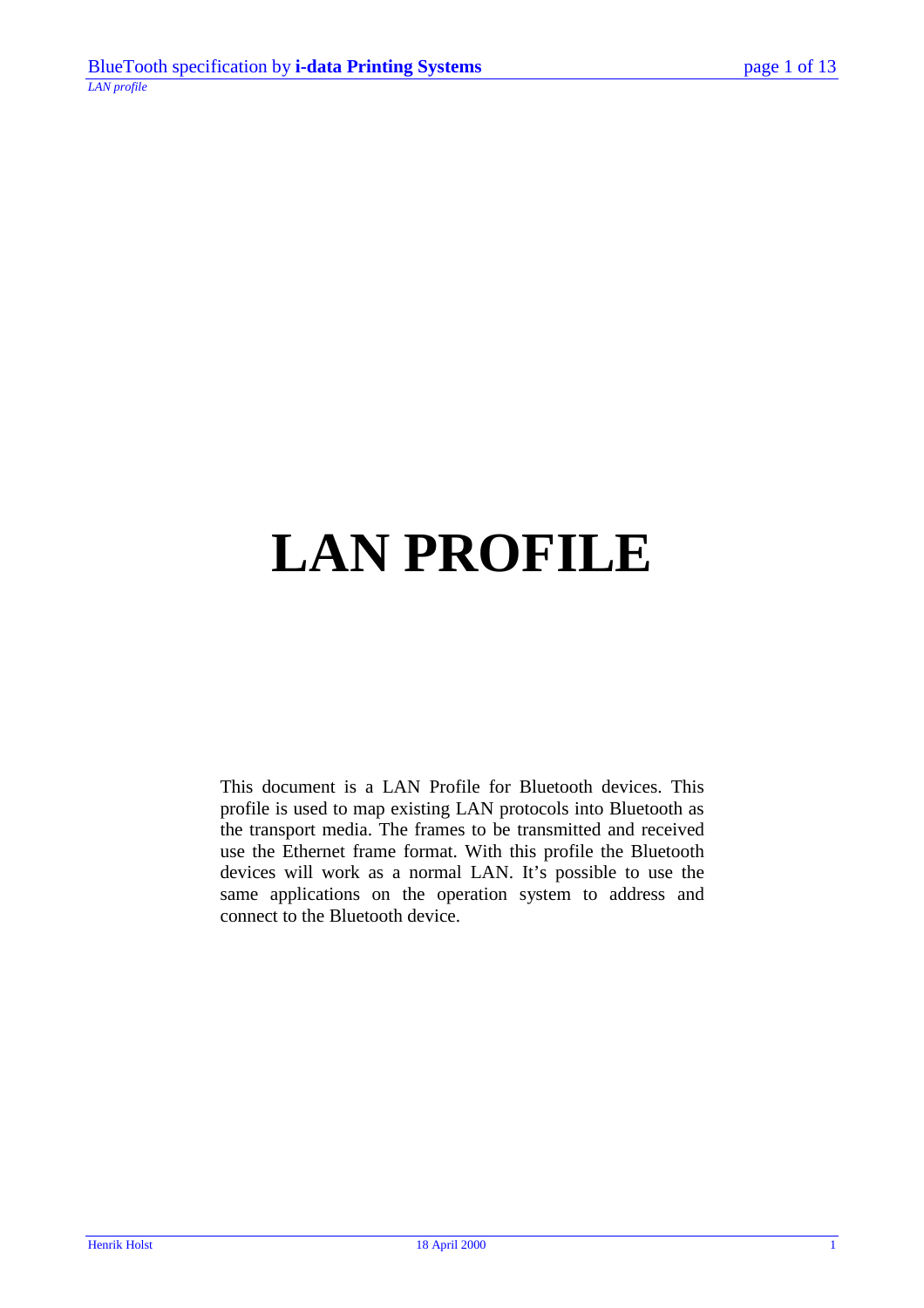### **CONTENTS**

| 1.1.<br>12       |       |  |
|------------------|-------|--|
|                  |       |  |
| 2.1.<br>2.2.     |       |  |
|                  |       |  |
| 3.1.<br>3.2      |       |  |
|                  |       |  |
| 4.1.2.<br>4.1.4. | 4.1.3 |  |
|                  |       |  |
| 5.1<br>5.2       |       |  |
|                  |       |  |
|                  |       |  |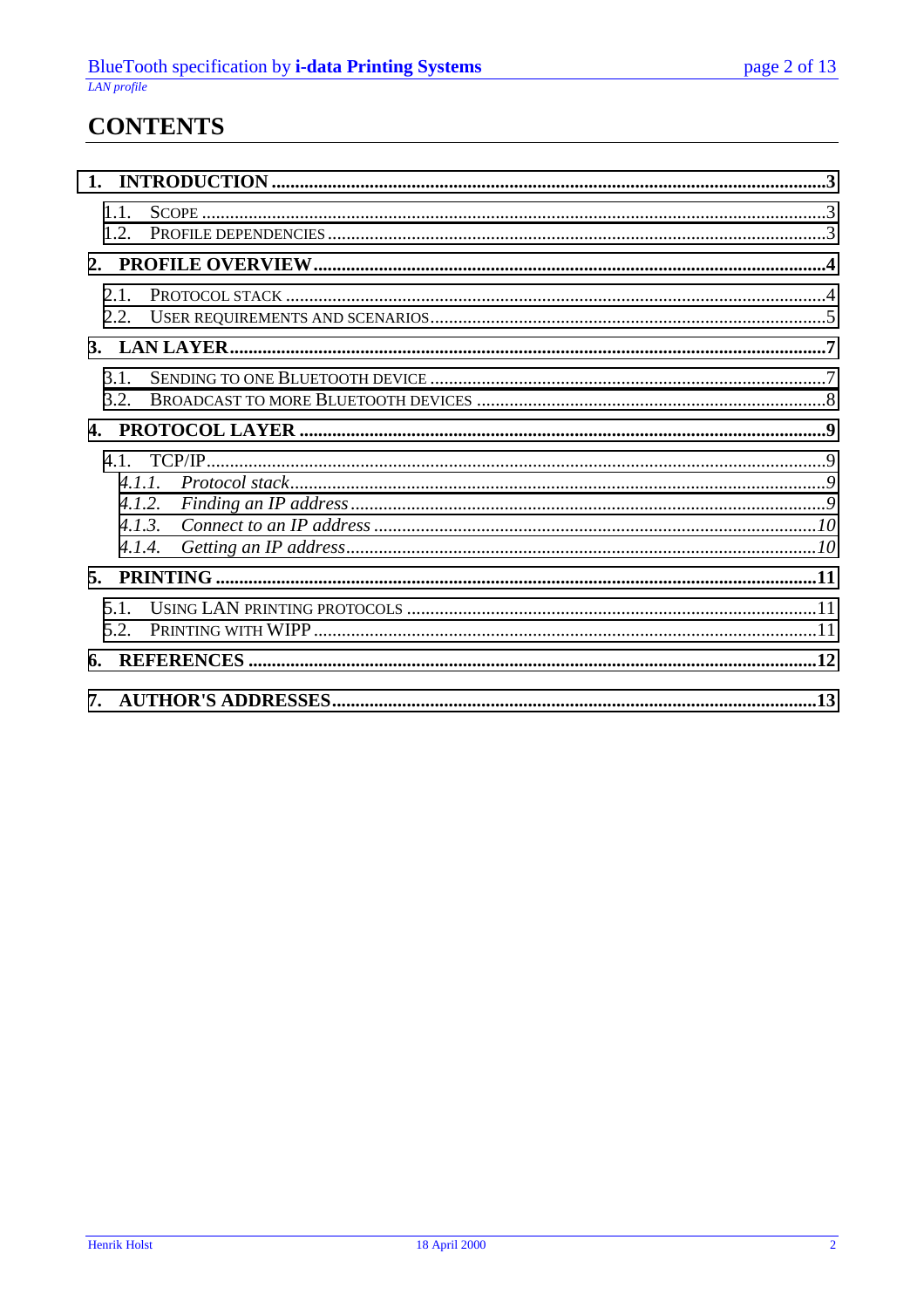# <span id="page-2-0"></span>**1. Introduction**

### **1.1. Scope**

This profile defines how Bluetooth devices should map existing LAN protocols over L2CAP to work as a normal Ethernet LAN.

- The toady's LAN offers a lot of functionality regarding,
	- Browsing of information
	- Accessing file servers
	- File transfer
	- Printing
- Most of the protocols are already implemented on network products. The future network products with Bluetooth capabilities will therefore only needs to implement the L2CAP, SDP profile and this LAN profile to be able to run an Ethernet LAN over Bluetooth.
- The different protocols uses different addresses, e.g. the TCP/IP protocol uses IP-addresses. This profile will give hints to how the Bluetooth device could get its protocol addresses.

### **1.2. Profile dependencies**

The figure below illustrates the Bluetooth structure and the profile dependencies.

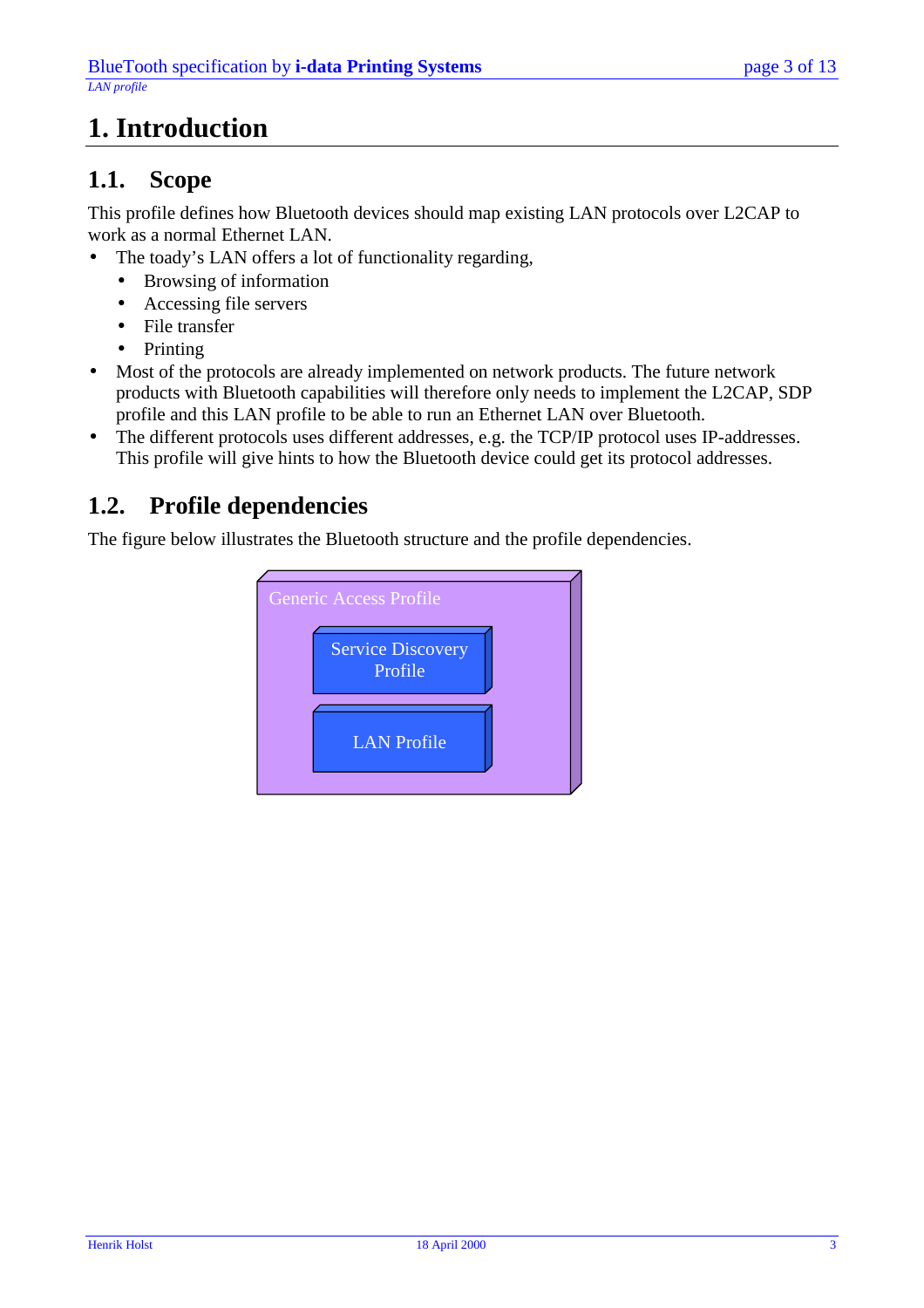# <span id="page-3-0"></span>**2. Profile overview**

### **2.1. Protocol stack**

The figure below shows the protocols and entities used in this profile.



The LAN box is the protocols needed to access a normal Ethernet LAN, e.g. TCP/IP. This layer requires that the layer below is able to broadcast as well as send directly to a Bluetooth device. The LAN layer must be able to switch between the different types of packets, so the TCP/IP stack will get the TCP/IP packets, the IPX/SPX stack will get the IPX/SPX packets and so on. The type field in the packet header holds that information.

The Baseband [1], Link Manager [2] and L2CAP [3] are the OSI layer 1 and 2 Bluetooth protocols. The SDP is the Bluetooth Service Discovery Protocol [4]. The ME is the Management Entity, which coordinates procedures during initialization, configuration and connection management.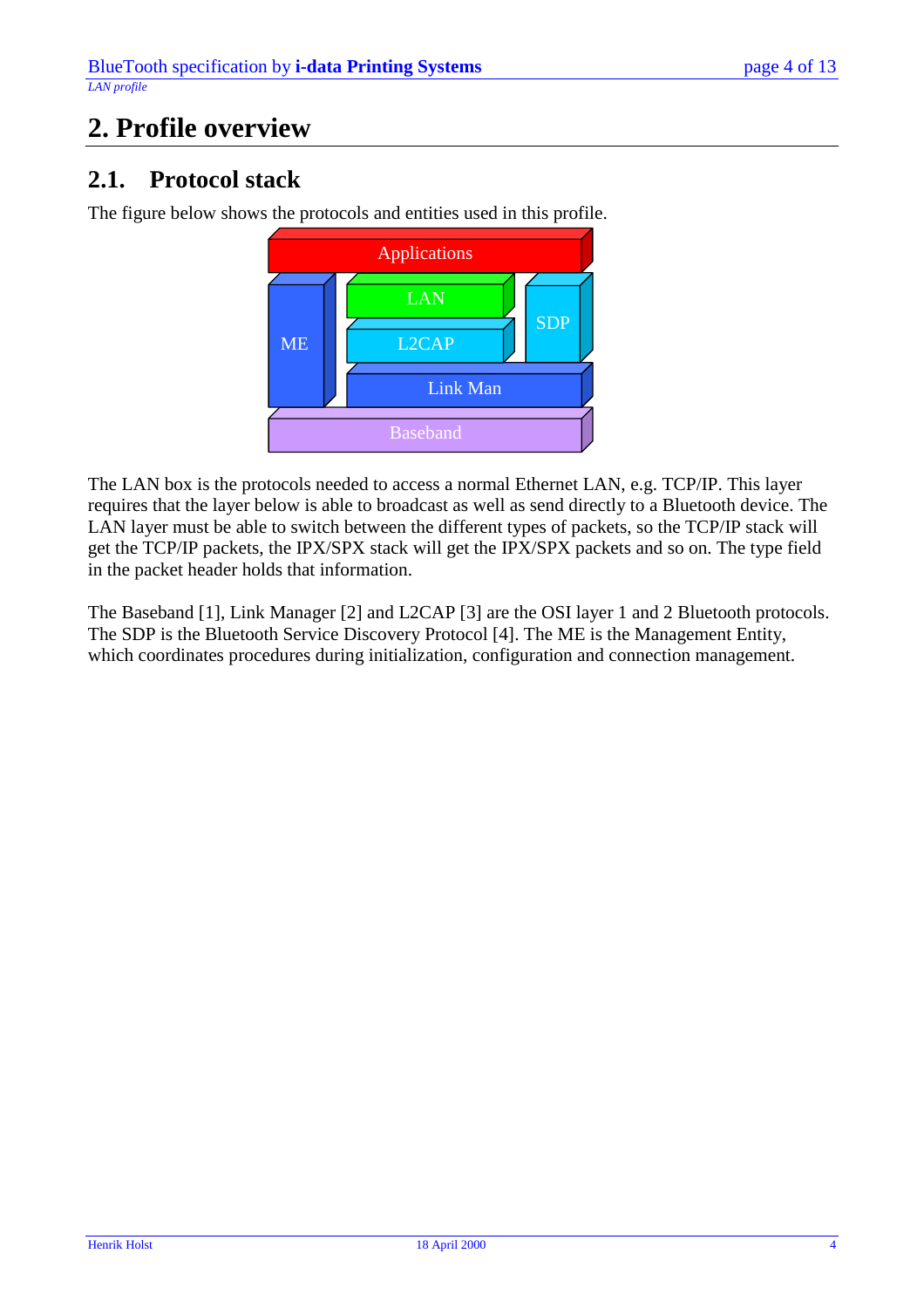### <span id="page-4-0"></span>**2.2. User requirements and scenarios**

The following scenarios are covered by this profile.

*1. Browsing the Bluetooth network.*

I open my 'Network Neighborhood' folder on my Windows machine and get the following list of accessible Bluetooth devices.

| <b>Norkgroup</b><br>File Edit View Go<br><b>Back</b><br>Forward | Favorites<br>Help<br>X.<br>面<br>Up                                     | Ĥ<br>N)<br>Undo<br>Paste<br>Copy  | $\blacksquare$<br>$\boldsymbol{\mathcal{R}}$<br><b>Delete</b> |
|-----------------------------------------------------------------|------------------------------------------------------------------------|-----------------------------------|---------------------------------------------------------------|
| Address & Workgroup<br>Workgroup                                | Name<br><b>A</b> Coo<br>Ida00a019<br><b>APUWS</b><br>Spacebals<br>Wahh | Comment<br>ida PS<br>HENRIK HOLST |                                                               |
|                                                                 |                                                                        |                                   |                                                               |

#### *2. File transfer between two Blutooth devices.*

After I have found my computer 'Spaceballs' containing my document, I double click on 'Spaceballs', look for my document to print and open it.

| W Microsoft Word - LAN profile.doc                                                             |  |  |  |  |  |
|------------------------------------------------------------------------------------------------|--|--|--|--|--|
| <sup>7</sup> Eile Edit View Insert Format Tools Table Window Help<br>$-0x$                     |  |  |  |  |  |
| ∩∉⊟⊜∆7 X ⊪®♂ ⊙-⊙- N<br>电阻电离阻<br>园                                                              |  |  |  |  |  |
| ■■■■■ 日日课<br>Times New Roman = 12 = B / U<br>Normal                                            |  |  |  |  |  |
| 医巨性染色 计变化 网络化 计寄存 计操作 计操作 计操作 计操作控制                                                            |  |  |  |  |  |
| 2.1. Pretocal stack<br>The figure below chows the protocols and estates tored in finisprofile. |  |  |  |  |  |
| Applications<br>LAH                                                                            |  |  |  |  |  |
| 1200<br>ME.<br>Lab No.                                                                         |  |  |  |  |  |
|                                                                                                |  |  |  |  |  |
| œ<br>Col<br>Sec.<br>In<br>Page                                                                 |  |  |  |  |  |

#### *3. Print to a Bluetooth device.*

After I have opened my document I want to print it on a Bluetooth enabled printer. If it is first time I am going to print I have to install a print spool. First I have to find a printer,

| Edit View<br>Go<br>File:                                            | Help<br>Favorites                                         |                          |                                                                       |        |  |
|---------------------------------------------------------------------|-----------------------------------------------------------|--------------------------|-----------------------------------------------------------------------|--------|--|
|                                                                     |                                                           |                          |                                                                       |        |  |
| ÷<br><b>Back</b><br><b>Forward</b>                                  | ¥,<br>面<br><b>Out</b><br>Up                               | D<br>u.<br>Copy<br>Paste | $\mathbf{N}$<br>Undo                                                  | Delete |  |
| Address B usecults                                                  |                                                           |                          |                                                                       |        |  |
| ᆗ<br><b>Ida00a819</b><br><b>AAIDAODAB19</b><br><b>\P1 Printer 1</b> | Marie<br>@P1_Printer_1<br>BP2_Printer_2<br>SBP3 Printer 3 |                          | Connert<br>HP Laper Jet 5000 Series<br>idaPS printer<br>idaPS printer |        |  |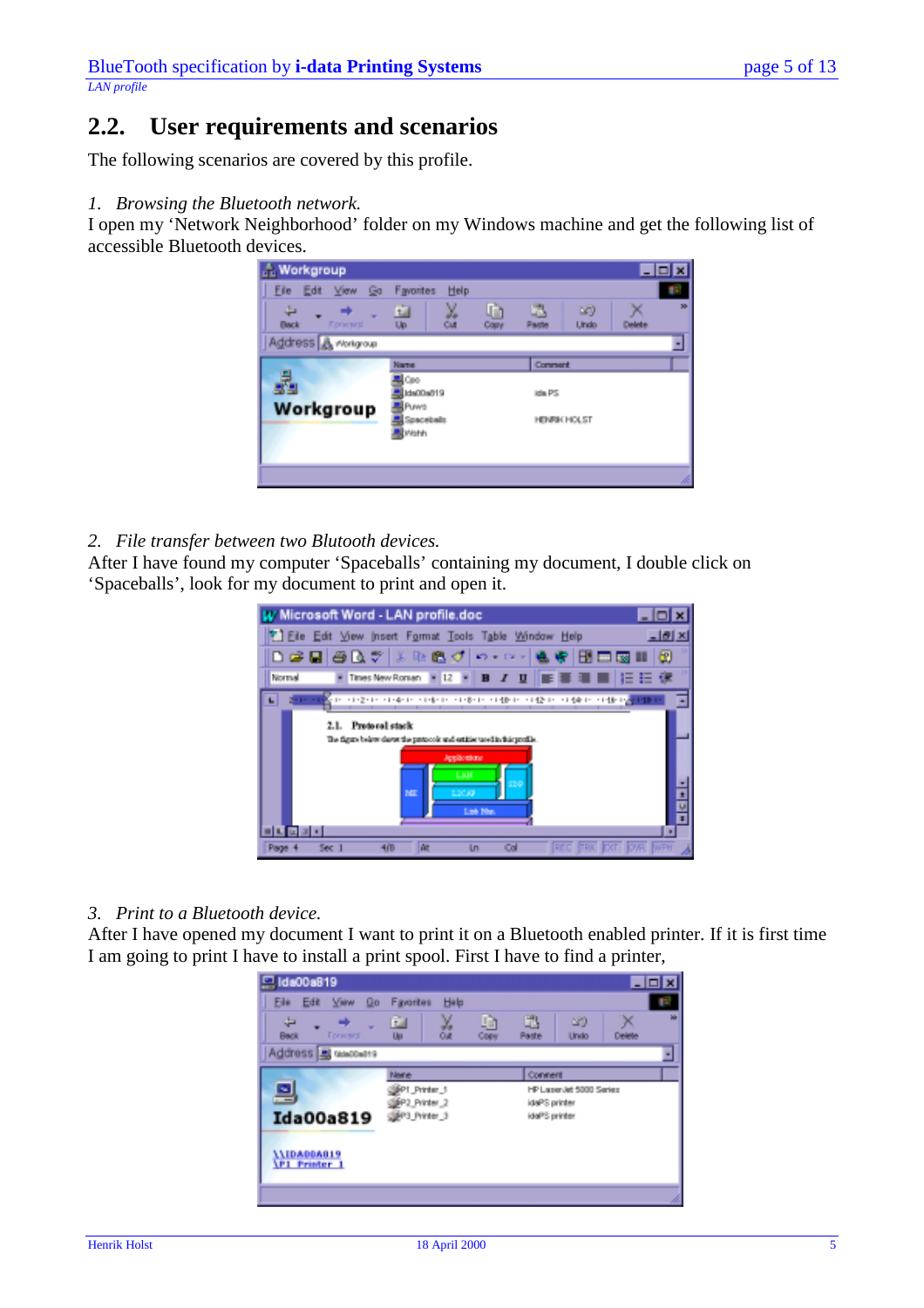And then install it,

| Add Printer Wizard                                                                                                                                                                                                    |                                                                                                                                                                     |  |  |  |
|-----------------------------------------------------------------------------------------------------------------------------------------------------------------------------------------------------------------------|---------------------------------------------------------------------------------------------------------------------------------------------------------------------|--|--|--|
| Click the manufacturer and model of your printer. If your printer came with an<br>installation disk, click Have Disk. If your printer is not listed, consult your printer.<br>documentation for a compatible printer. |                                                                                                                                                                     |  |  |  |
| Manufacturers:<br>Gestelner<br>Hemet<br>IIМ<br>Kadak<br>Киосила<br>LasarMaster                                                                                                                                        | Pinter:<br><b>HP Laseslet</b><br>HP Lareslet Plus<br>HP Laseslet 2000<br>HP Lasedel 500+<br>HP Officialist<br>HP Official et LX<br><b>HP Paintiet</b><br>Have Disk. |  |  |  |
|                                                                                                                                                                                                                       | Cancel<br>Next ><br><back< td=""></back<>                                                                                                                           |  |  |  |

And finally print my document

| Print                                  |                                                                                                                                        | 71                |  |  |  |
|----------------------------------------|----------------------------------------------------------------------------------------------------------------------------------------|-------------------|--|--|--|
| <b>Printer</b><br>Filame:              | <b>GENPLASM</b> JR IIISI                                                                                                               | <b>Properties</b> |  |  |  |
| Stabut:<br>Type:<br>Where:<br>Comment: | <b>User Intervention</b><br>HP Laser Jet IIIS<br>UJdanipel Mangrpprt<br>F Print ba file<br>LANGRPPRT - HP Laser Jet IIIS - Lan gruppen |                   |  |  |  |
| Page range<br>9 All<br>Current page    | Copies<br>Number of copies:<br>C Selection                                                                                             | m                 |  |  |  |
| C Pages:                               | Enter page numbers and/or page ranges<br>separated by commas. For example, 1,3,5-12                                                    | <b>V</b> Collate  |  |  |  |
| Print adult:                           | Print:<br>All pages in range<br>Document                                                                                               |                   |  |  |  |
| Options                                | $\alpha$                                                                                                                               | Cancel            |  |  |  |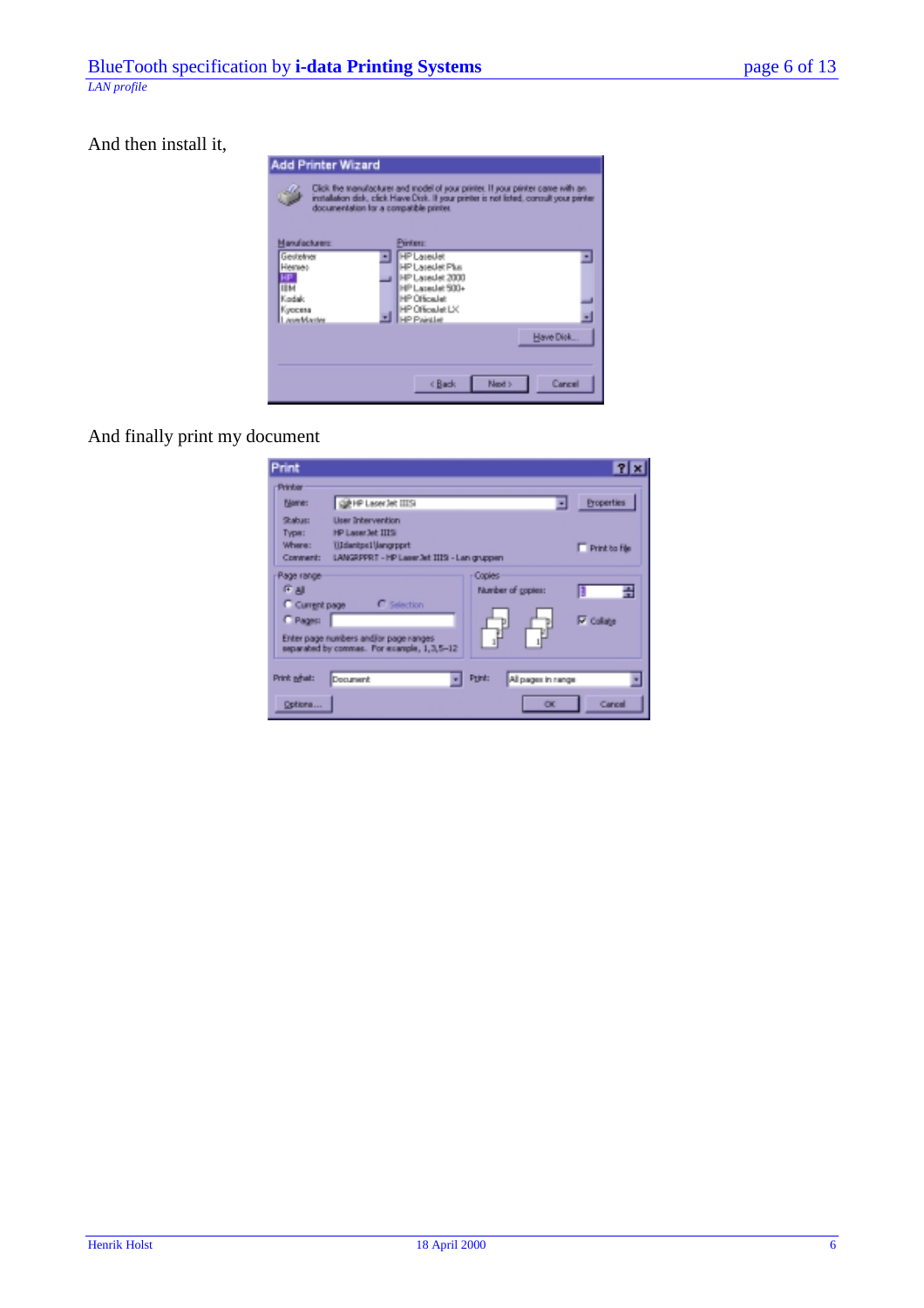# <span id="page-6-0"></span>**3. LAN layer**

#### **3.1. Sending to one Bluetooth device**

When a network protocol knows the BD\_ADDR of the device to connect to it will send the packets directly to that BD\_ADDR. E.g. if a user wants to connect to another device using TCP/IP and the IP address is already in the ARP table, a L2CAP connection is created to the remote Bluetooth device.

This method is only used when the BD\_ADDR of the remote Bluetooth device is known. Below is a scenario of the flow when creating a L2CAP connection.



The frame format to send and receive on a L2CAP connection is,



The LAN layer will add the destination and source BD\_ADDR to the frame before sending it to the protocols layer.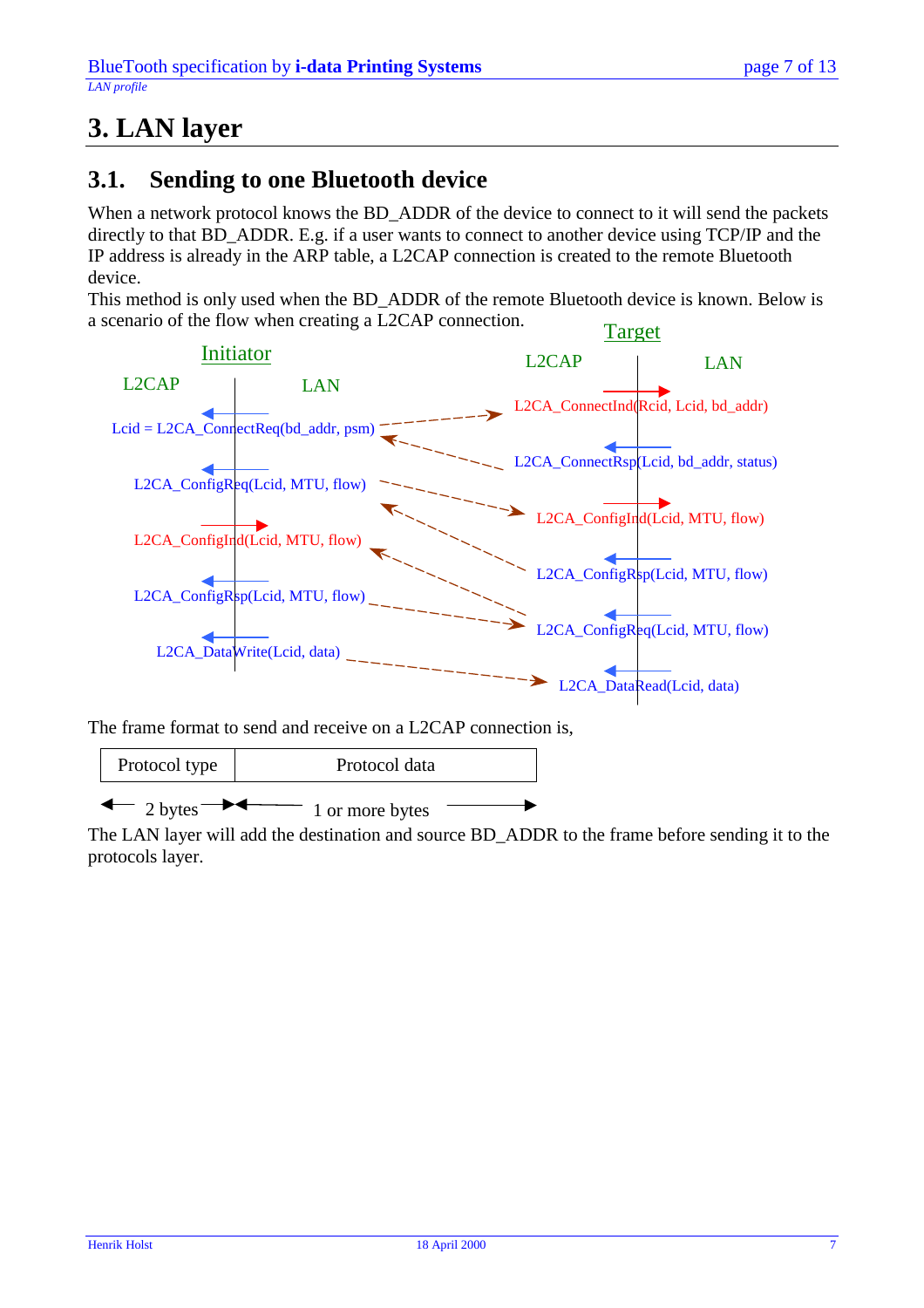#### <span id="page-7-0"></span>**3.2. Broadcast to more Bluetooth devices**

If the BD\_ADDR of the remote device is not known a L2CAP group broadcast will be used instead (it's mapped to a piconet broadcast). The LAN layer must create and maintain that group. All the LAN devices must listen to the group broadcast CID=2. Below is also a group broadcast scenario.



The frame format to send and receive on a L2CAP group broadcast is,

| Dst BD_ADDR   Src BD_ADDR   Protocol type | Protocol data                                                                                                                                 |
|-------------------------------------------|-----------------------------------------------------------------------------------------------------------------------------------------------|
|                                           | $\leftarrow$ 6 bytes $\rightarrow \leftarrow$ 6 bytes $\rightarrow \leftarrow$ 2 bytes $\rightarrow \leftarrow$ 1 or more bytes $\rightarrow$ |

This frame will be forwarded to the protocols layer.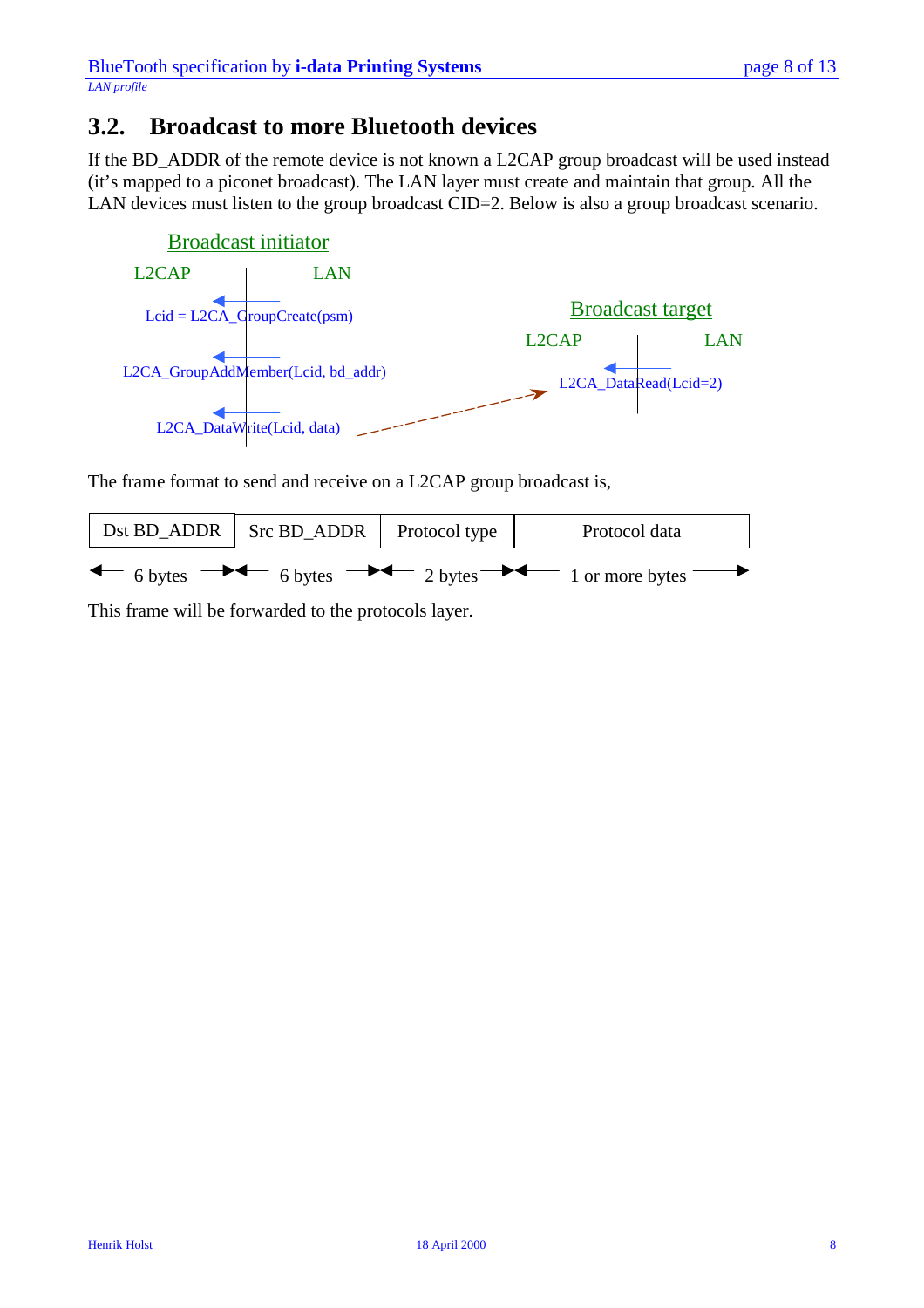## <span id="page-8-0"></span>**4. Protocol layer**

### **4.1. TCP/IP**

#### **4.1.1. Protocol stack**

The figure below shows the protocols and entities used in this profile when the LAN protocol is TCP/IP.



#### **4.1.2. Finding an IP address**

Most of the TCP/IP packets are send to a specific BD\_ADDR, but when a user wants to connect to a specific IP address the TCP/IP stack has to find the BD\_ADDR first. It's done by broadcast an ARP request to all the devices in the piconet. The owner of the IP address will create a L2CAP connection to the device that sends the ARP request and sends the ARP reply on this connection. The IP stack has to accept L2CAP broadcast CID's (CID=2).

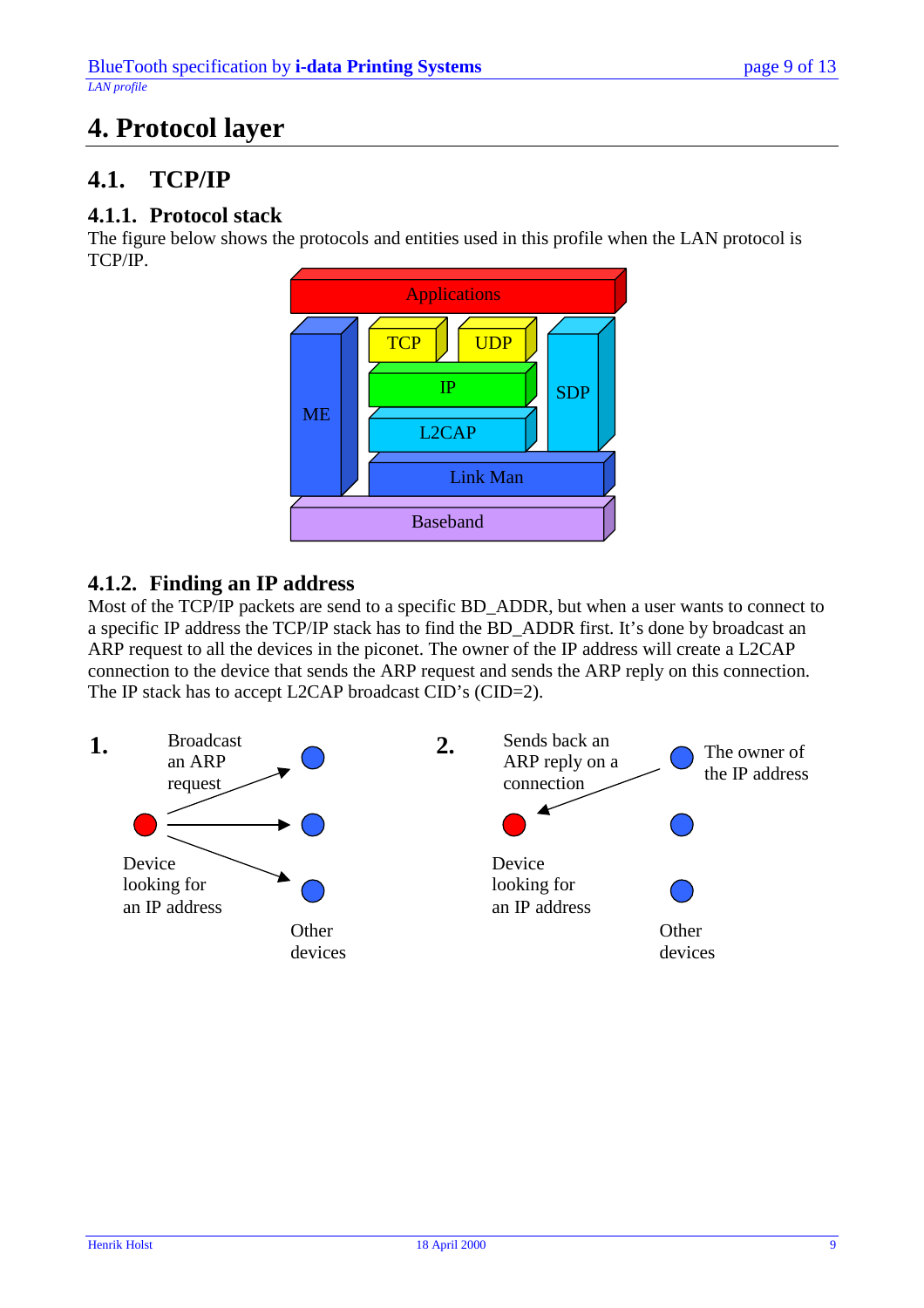#### <span id="page-9-0"></span>**4.1.3. Connect to an IP address**

After the BD\_ADDR to connect to is known, all the TCP or UDP packets are send on a L2CAP connection.



#### **4.1.4. Getting an IP address**

Before a device is able to communicate with the TCP/IP protocol, it needs an IP address. There are a lot of methods how to get it,

- Configured my the user
- Arp/Ping method
- Bootp method
- Dhcp method
- Dynamic Configuration of IPv4 link-local addresses [5]

The best method in this case would be the last one. The device tries one of the IP addresses in the range 169.254.1.0 to 169.254.254.255, ping the address, and if no response is received the address is free to use.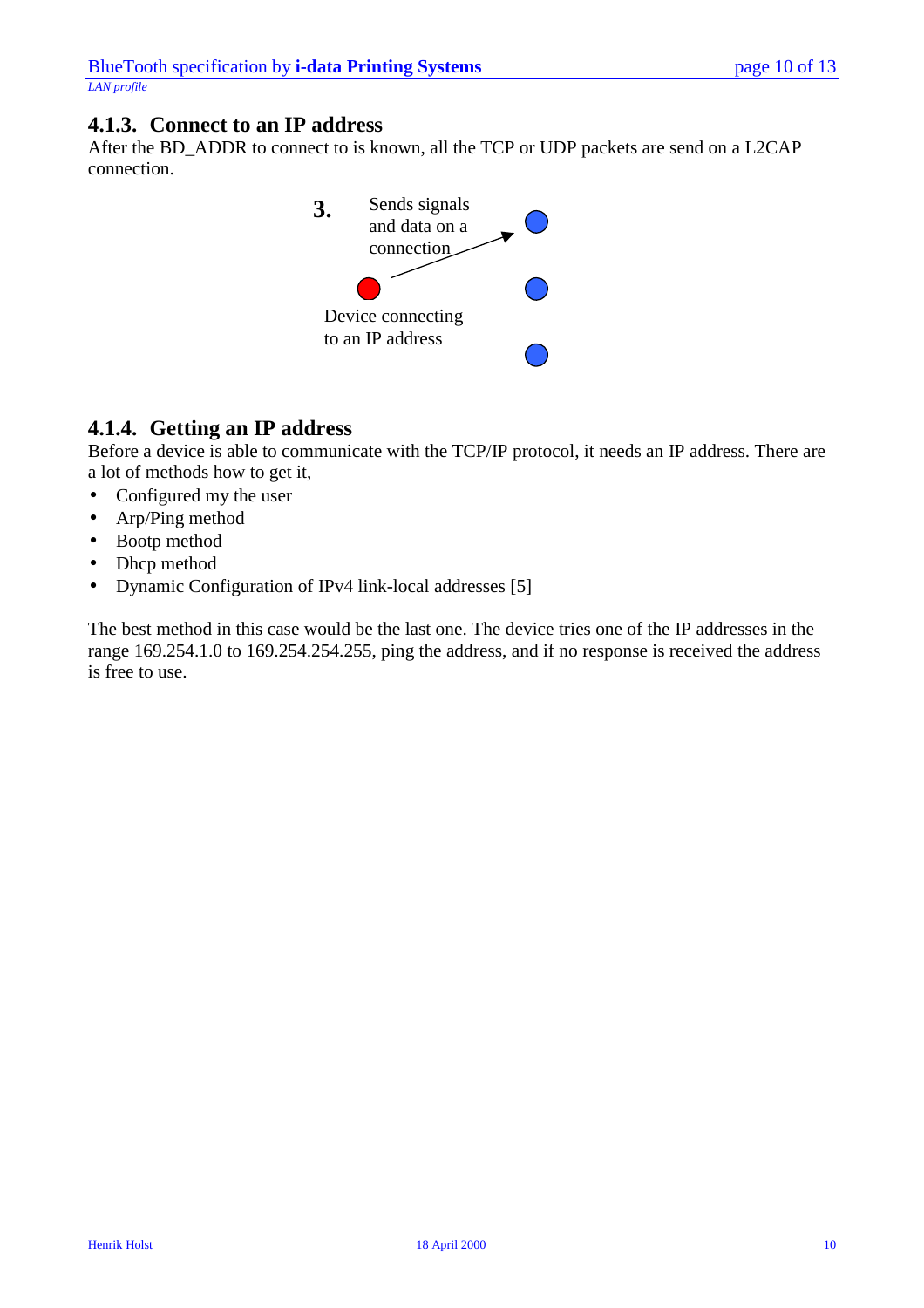# <span id="page-10-0"></span>**5. Printing**

### **5.1. Using LAN printing protocols**

When the Bluetooth device support this profile, the Bluetooth network will look like a normal LAN. Therefore, the existing printing protocols used today in LAN environment can be used.

How many mobile phones, PDA's and other equipment does today support LAN protocols? Not many, but the latest year a lightweight version of a similar TCP/IP and HTTP stack has been developed, called WAP (Wireless Application Protocol).

### **5.2. Printing with WIPP**

A new IETF standardlized printing protocol called IPP [6], [7], [8] (Internet Printing Protocol) is developed to work independing of the transport, but the only defined IPP transport today is HTTP. If IPP is going to be used with WAP a new protocol document is going to be created, maybe with some limitations to make it to a lightweight version. This version of IPP, we could call it WIPP. The following figure illustrates the protocol layer of that printing profile.



The Baseband [1], Link Manager [2] and L2CAP [3] are the OSI layer 1 and 2 Bluetooth protocols. The SDP is the Bluetooth Service Discovery Protocol [4]. The ME is the Management Entity, which coordinates procedures during initialization, configuration and connection management. WDP is the Wireless Datagram Protocol layer. WTLS is the Wireless Transport Layer Security layer. WTP is the Wireless Transaction Protocol layer. WSP is the Wireless Session Protocol layer. WAE is the Wireless Application Environment layer. WIPP is the Wireless Internet Printing Protocol layer.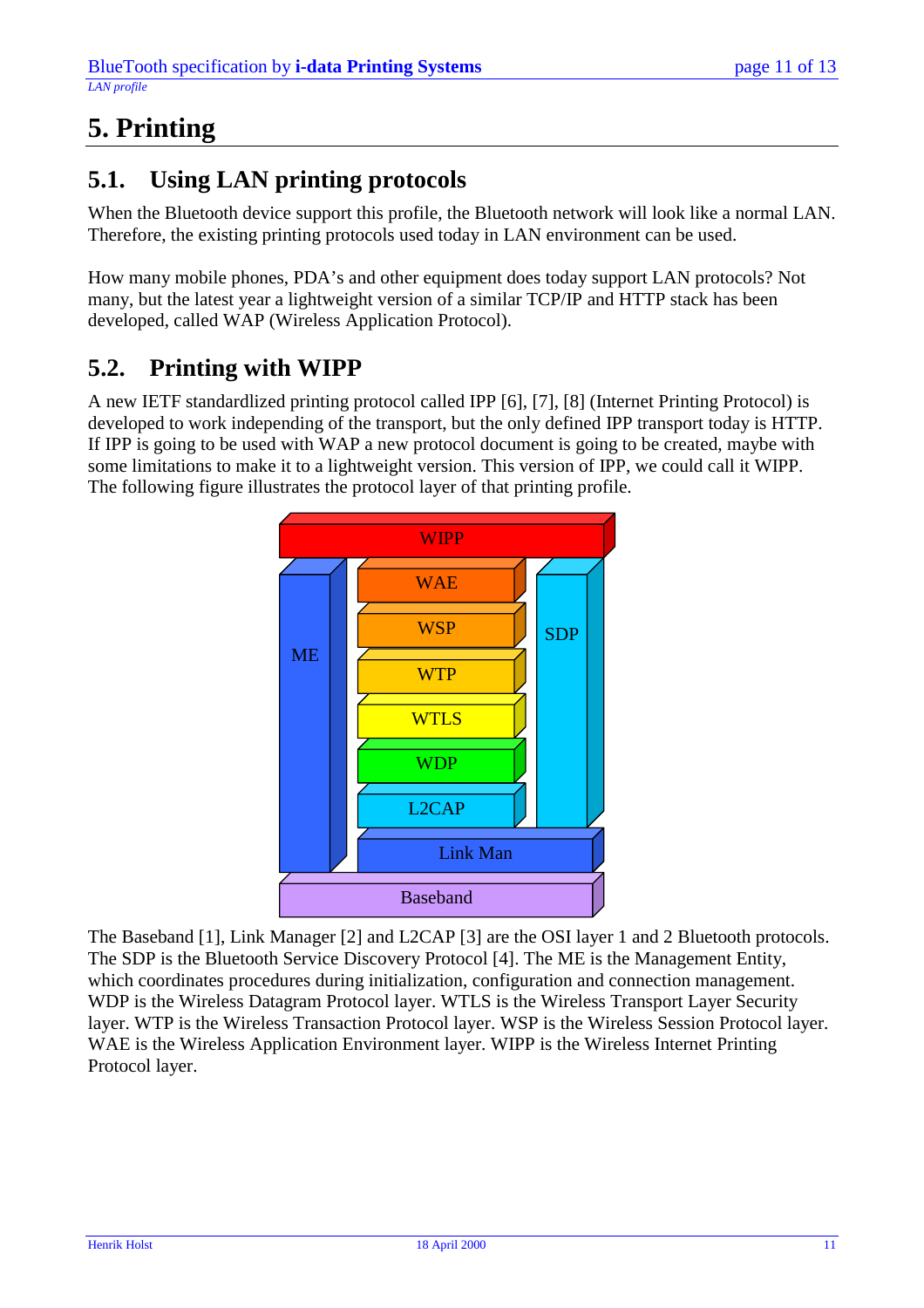### <span id="page-11-0"></span>**6. References**

- [1] Bluetooth Baseband specification (See version 1.0b Volume 1, Part B)
- [2] Bluetooth Link Manager Protocol (See version 1.0b Volume 1, Part C)
- [3] Bluetooth Logical Link Control and Adoption Protocol Specification (See version 1.0b Volume 1, Part D)
- [4] Bluetooth Service Discovery Protocol (See version 1.0b Volume 1, Part E)
- [5] Internet draft "draft-cheshire-ipv4-linklocal-00.txt" by Stuart Cheshire the 8th March 2000
- [6] R. deBry, T. Hastings, R. Herriot, S. Isaacson, P. Powell, "Internet Printing Protocol/1.0: Model and Semantics", RFC 2566, April 1999.
- [7] Herriot, R., Butler, S., Moore, P., Tuner, R., "Internet Printing Protocol/1.0: Encoding and Transport", RFC 2565, April 1999.
- [8] Wright, D., "Design Goals for an Internet Printing Protocol", draft-ietf-ipp-req-03.txt, November, 1998.